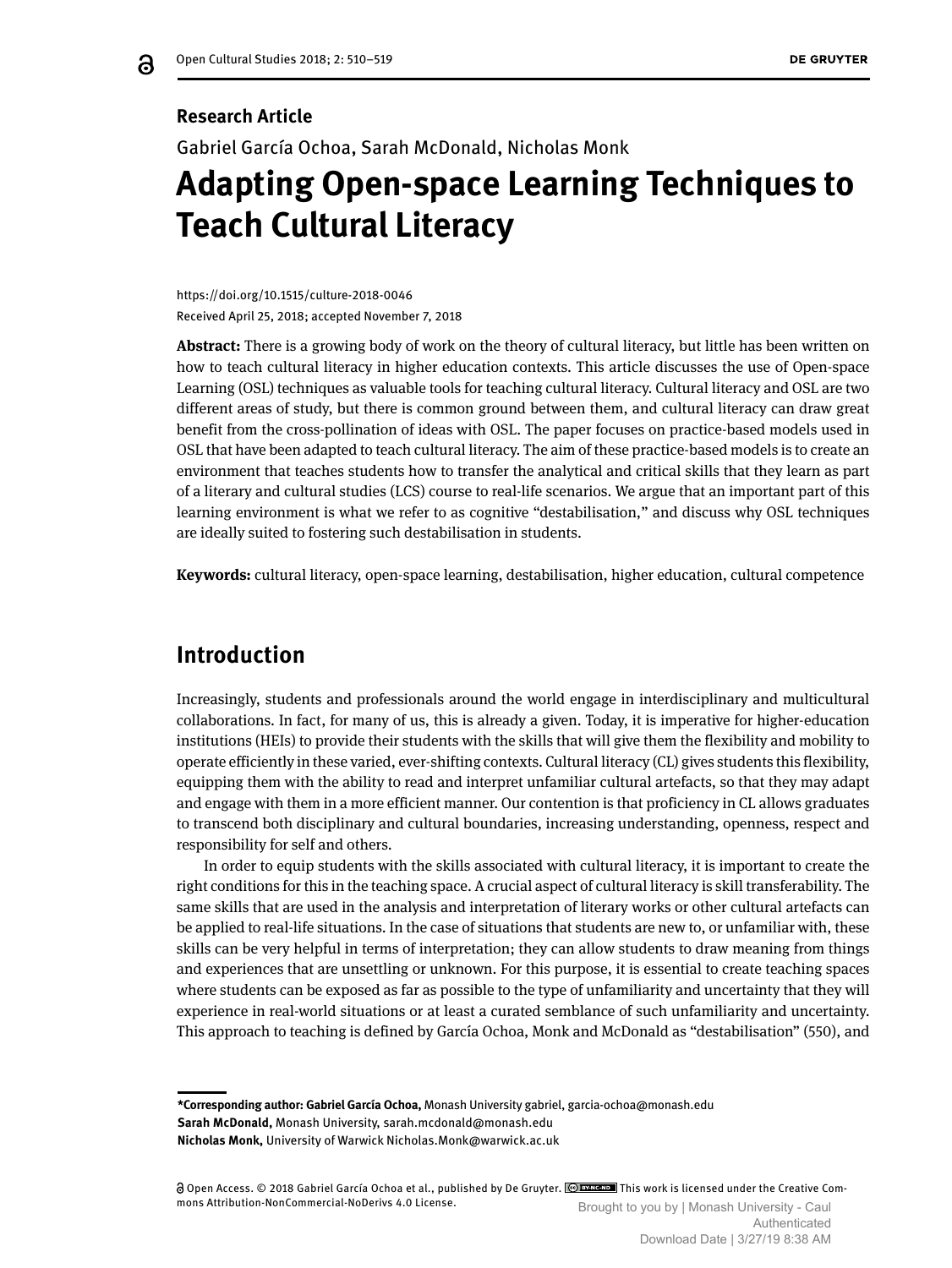it must always be followed by a well-structured period of reflection, where students learn to understand the confusion or ambiguity that arises from the destabilising experience.

This paper is based on a number of examples of activities that took place during a Higher Education workshop, as part of the second Biennial Cultural Literacy in Europe Conference (Warsaw, 2017). It explains how Open-space Learning (OSL), with its methods for shaping learning spaces, can be adapted to destabilise students in order to teach them skills associated with cultural literacy. In OSL, the fundamental ethos that directs the interaction in the teaching space closely aligns with cultural literacy. OSL is predicated on the understanding that "learning should be grounded in discovery, enquiry and action, with stress on the development of social intelligence" (Monk). OSL and its practice-led methodologies focus on an embodied model of learning that disrupts the traditional positioning found in the teaching and learning space. Monk *et al*. define such spaces as

transgressive (where barriers between students and teachers are suspended, and the idea of failure is honoured), transitional (as learning exists between defined spaces), transcendent (moving beyond traditional learning styles), transrational (requiring both intuitive, physical responses as well as rational information processing), and transactional (where ideas are exchanged freely and openly). (1-9)

The fundamental shift in position required of the individual in OSL aligns closely with the idea of destabilisation and can be used as a point of departure for the teaching and acquisition of skills associated with cultural literacy, opening the potential for a rich partnership between these areas.

## **Cultural Literacy in the Context of Higher Education**

The term "cultural literacy" was first coined by E. D. Hirsch in the 1980s, when he published two articles, "Culture and Literacy" (1980), and "Cultural Literacy" (1983), followed by the book *Cultural Literacy: What Every American Needs to Know* (1987). Our approach to cultural literacy here is markedly different from Hirsch's. It follows that proposed by a group of literary and cultural studies (LCS) scholars in 2007, who worked as part of a Europe-based project on outlining the contributions that LCS could make to the grand challenges that humanity faces today (Segal *et al*. 5). These scholars define cultural literacy as an interdisciplinary, multicultural approach that denotes "a way of looking at social and cultural issues especially issues of change and mobility…through the lens of literary thinking" (Segal 7).

Given its starting point in literary studies, cultural literacy approaches cultures and cultural artefacts as "text-like," readable "objects" (Segal *et al*. 4). Any manifestation of culture—food, clothing, social practices, etiquette, literature, history, to mention some examples—can be considered a cultural artefact. Within the fields of LCS, these cultural artefacts are seen as "texts," in the sense that they are "readable." They are produced, and used, to interpret the world, following different semiotic codes, which also links our approach to cultural literacy to Halliday's ideas on social semiotics (1978). When students understand and learn to apply skills and concepts from LCS to real-life scenarios and to enact this cultural readability, they start to develop their cultural literacy. A culturally literate person is able to view culture as a readable, subjective construct that can be interpreted and modified. In this sense, cultural literacy denotes "the ability to read and interpret culture in its many manifestations (cultural artefacts) by applying skills and knowledge inherent to literary and cultural studies (LCS), opening up the possibility to modify such artefacts, or one's attitude toward them" (García Ochoa, McDonald & Monk 547). It should be noted that the definition of "culture" adopted in this approach is quite encompassing: it refers not only to specific customs that may be related to a person's ethno-geographic background but also to academic disciplines and the practices associated with them.

When we train students and professionals to be culturally literate, we are, in essence, teaching them how to engage with what is different, unfamiliar or unknown. We are equipping them with the necessary skills to "read" and "interpret" new situations so that they can adjust to them with efficiency. In so doing, one of our aims is to instil openness, awareness and reflexivity as habits of inquiry, which our students will apply to themselves first and foremost, and then to the world that surrounds them.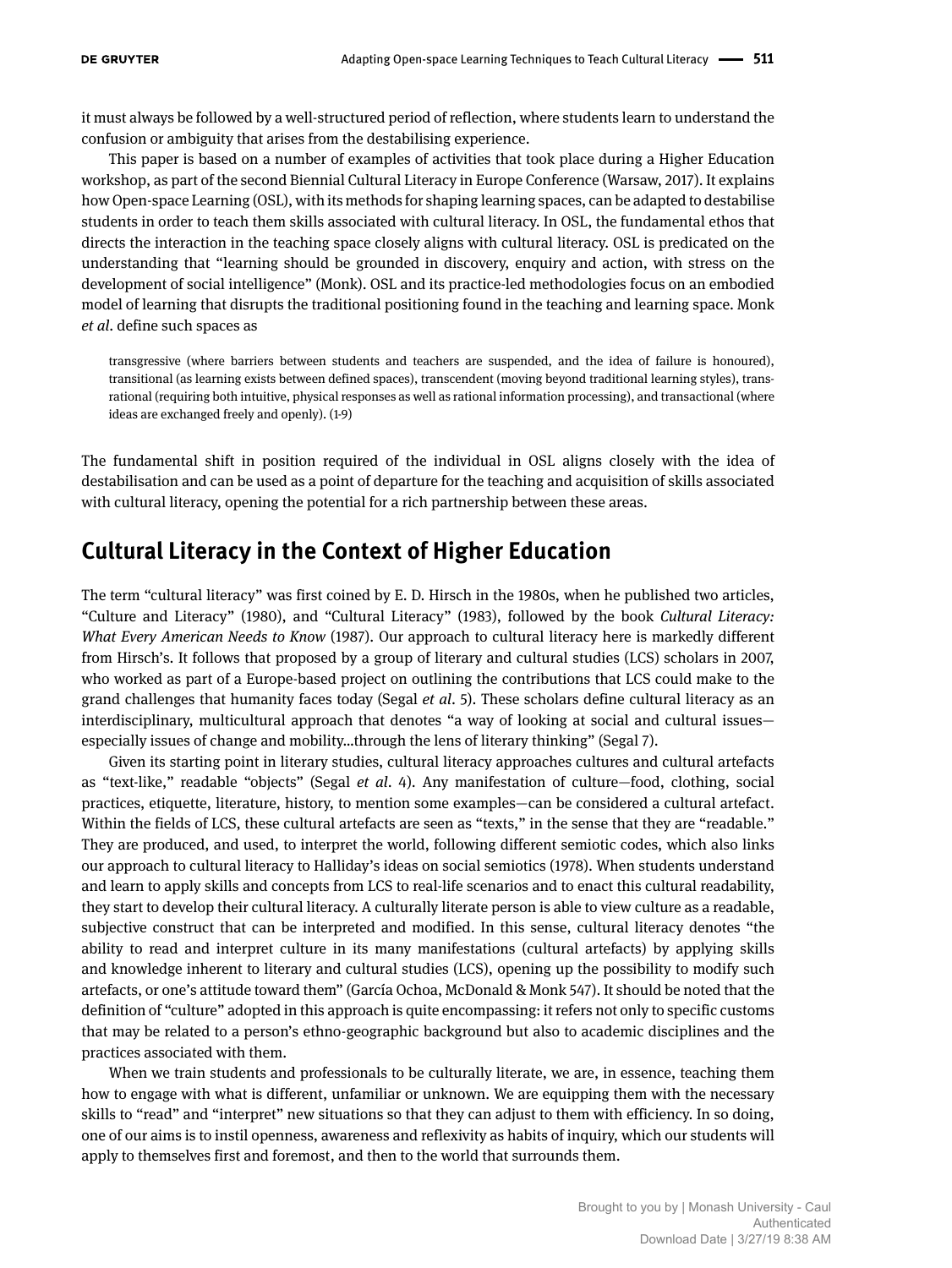Discussing the traditional definition of literacy, Bill Green argues that literate individuals know that they do not need to know everything in order to reach their goals. Rather, a premise of literacy is that one learns how to navigate situations outside his/her "immediate competence," and understands "what to do and who to see" in order to achieve one's purpose (160-161). This is similar to Ly Tran's definition of "creative or agentive ignorance" (2015). According to Tran, agentive ignorance denotes both an awareness of one's own lack of knowledge, and the willingness to address this in order to build new competencies. Passive ignorance is the opposite, a lack of awareness of one's own lacunae in knowledge, and a failure to show interest in addressing the possibility of ignorance (Tran, "Internationalising the Student Experience"). Through the constant questioning that presupposes this attitude of agentive ignorance and the drive to find logical answers, students can develop a true sense of informed empathy towards ways of being or cultural scenarios that may be fundamentally different to what they consider normal. It is important for students to understand that there will be countless situations in their personal and professional lives where their knowledge will not be absolute. Rather than aiming to achieve that impossible state of "absolute knowledge or expertise," a much more efficient approach is to develop skills that will allow them to read and analyse these situations in order to draw meaning from them. In this way, they will be able to become versatile professionals who can adapt to different cultural and disciplinary contexts. Our contention is that once students become culturally literate individuals, they will be able to have a better understanding of diversity. They will be able to communicate their ideas in ways that are appropriate to their context. In this sense, cultural literacy goes hand in hand with openness, adaptability and tolerance. It denotes a willingness to engage with difference, an understanding that ways of being and doing things that may be fundamentally different to one's own are valid and deserve courtesy and respect.

## **Destabilisation**

According to García Ochoa, McDonald and Monk, destabilisation is a key element in the process of teaching cultural literacy. We define it as a teaching strategy designed to prompt "both a conceptual shift in students and a more instinctive, '"visceral'" form of unrest" (550) that may unsettle their views on a given topic. This conceptual shift and visceral unrest allow students to understand how they approach, both theoretically and empirically, what they do not know, so that they may become aware of how they react to uncertainty and the instability of new situations. Thus, destabilisation is "a "liminal stage in the learning process…when students have already encountered the unknown without fully assimilating the implications of the learning experience, and as a consequence, find themselves in an ambiguous state, with certain unresolved tensions regarding their views of the discipline and what these imply" (550). One of the aims of destabilisation is to create a space where students feel safe to question themselves. Unless they are able to start this process of introspection, it is unlikely that they will be able to apply a similar type of objective questioning to their ever-shifting personal and professional contexts.

When students are being destabilised as part of the learning experience, they come face to face with their lack of knowledge in relation to a given topic, idea, or disciplinary area. Schwartzman argues in this regard that "real learning requires stepping into the unknown, which initiates a rupture in knowing" (38). This liminal, ambiguous stage of learning, between being exposed to a new idea and understanding it, can be unsettling and challenging for students. Depending on how it is handled by the educator, it can be either empowering or inhibiting. This is why it is vitally important to follow the destabilisation process with a well-structured period of reflection, where students apply the skills that they have learnt as part of an LCS course to understand the confusion or ambiguity that arises from the destabilising experience. According to García Ochoa, McDonald and Monk, this is how truly transformative learning takes place. Through critical reflection, students are able to exercise the necessary skills to draw meaning from challenging cultural artefacts. By reflecting on their experiences of destabilisation, they start to "build" cognitive structures that will help them interpret the unknown. Schwartzman argues that "as the mechanism for transformational learning, reflectiveness is required for productively navigating the interval of confusion that follows an encounter with the existentially unfamiliar" (40). It is the process by which we "become critically aware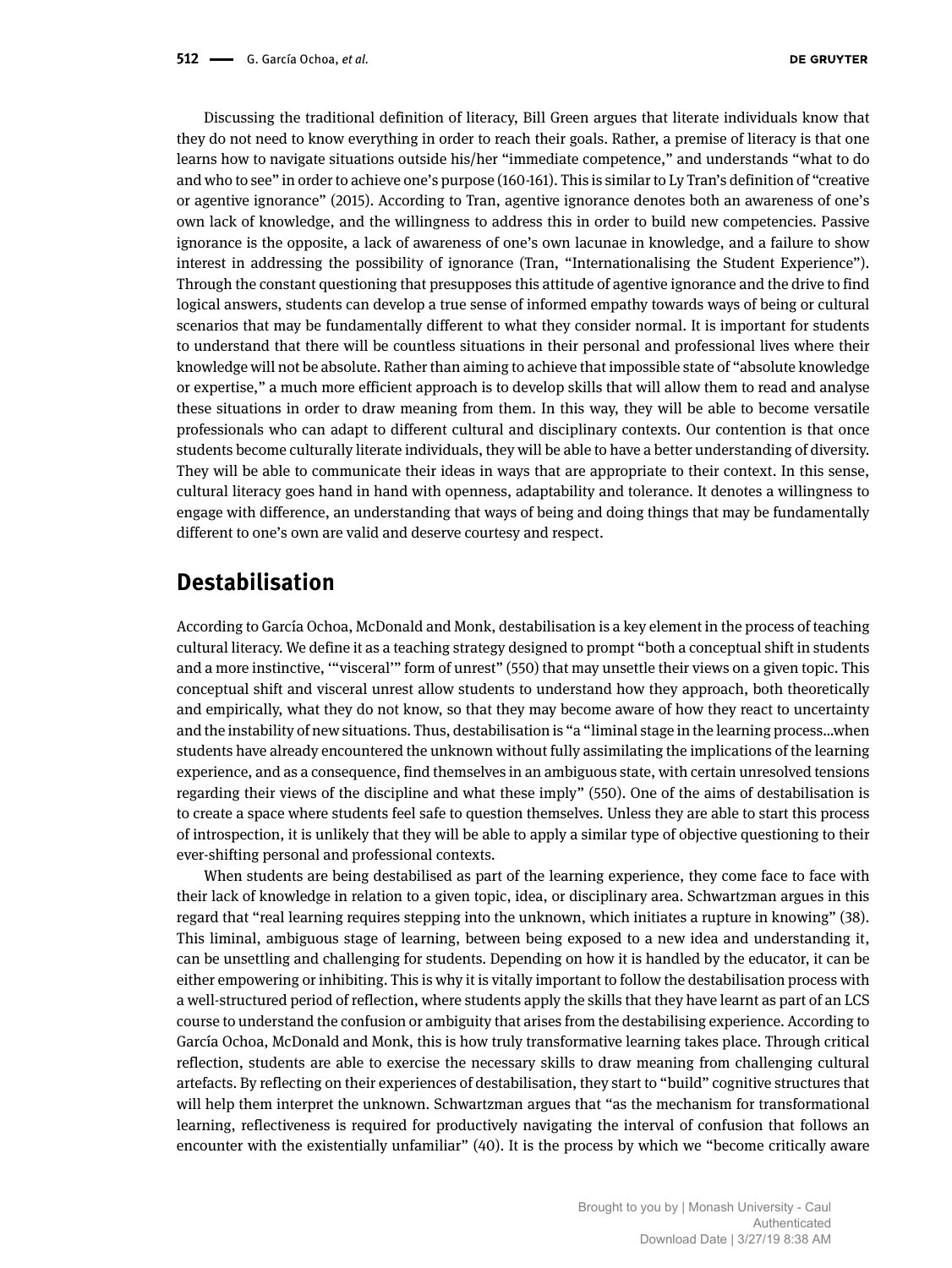of our own presuppositions" and, as a consequence, are able to challenge "our established and habitual patterns of expectation" (Meizrow 12). As outlined above, this is the main purpose of destabilisation, to instigate both a conceptual and a visceral shift in students as part of the learning experience, but only after instilling the necessary tools to help them understand that experience constructively. In this way, LCS skills are applied as a "cognitive scaffolding" that helps students to make sense of a seemingly chaotic situation. It is also important to make a note of the facilitator's duty of care in relation to the destabilisation experience. Students from different cultural and socioeconomic backgrounds will experience destabilisation differently. Therefore, it is vitally important that facilitators take this into consideration when engaging their students in destabilising activities. To the extent that it is possible, these activities need to be adjusted to the context of diversity present in the learning environment. Otherwise, the process of destabilisation can have unintended, negative outcomes.

# **Using OSL Techniques to Destabilise Students**

What is now known as OSL developed at the University of Warwick's CAPITAL Centre in 2005, thanks to a grant from the Higher Education Funding Council of England and the Royal Shakespeare Company. OSL has to do with "space and performance, and their effects upon teaching and learning" (Monk *et al.* 1). The original aim of the CAPITAL Centre was to improve the quality of learning and teaching through "active performance." This involved a double-pronged pedagogical approach, training students in theatre performance skills and creative thinking and, at the same time, teaching them how to transfer these skills to their learning in other subjects. The aim was that students could learn both more about their academic discipline and also an organic understanding of how to integrate this into their world outside academia. This approach emphasised "active performance" in teaching and learning, offering "a shared space both physical and conceptual—for teachers, students and practitioners…to come together and inform each other's work, linking theory with practice" (Bate and Brock 343). As such, OSL is an intrinsically "transdisciplinary" way of teaching in higher education that seeks to create "conditions in which learning is immediate, enactive, and alive" (Monk *et al*. 1).

The theoretical framework of OSL is also transdisciplinary in nature. It is a combination of theories in pedagogy, performance, neuroscience, and social theory. In Monk *et al*.'s words,

OSL is informed by […] methods such as "enactive" learning, "kinaesthetic" learning, and the various methods of teaching developed by practitioners such as Augusto Boal and Paulo Freire, and related to the work of thinkers like Lev Vygotsky, Howard Gardner, and David A. Kolb. It also has affinities with "applied drama," "applied theatre," or "applied performance." In addition, theories around OSL are influenced by the work in neuroscience of academics like Andy Clark and Antonio Damasio, who seek to reconnect mind, body and work. Beyond this, we have incorporated social theory and the ideas connected to a "third space," in which teaching and learning are conducted in ways, and in spaces, that bring together knowledges and skills from students, subject experts and practitioners in the creation of understanding. (2)

The workshop model constitutes the basis of OSL. It is defined as a "teaching and learning session that takes place in an environment in which participants can engage actively with the learning materials that are the session's focus," thus allowing each student to "become the producer and discoverer of knowledge" (1-2). OSL focuses on creating a secure environment for learning that is not a comfort zone, and it is here that its overlap with our idea of destabilisation can be found.

Destabilisation is a core element of OSL. In the first instance, most students find the embodied nature of OSL challenging. It is a strongly destabilising element of this teaching approach. It places students in a vulnerable position, which many may at first feel uncomfortable with, first and foremost because this approach tends to be unfamiliar to them. But when the process is properly facilitated, it can lead to a new approach to learning that allows students to experiment and take risks, explore their creativity and the limits of their learning potential. Students who have been involved in OSL report "a greater willingness to take personal responsibility and an increased openness to experiment and risk" (1). In this regard, Monk *et al.* argue that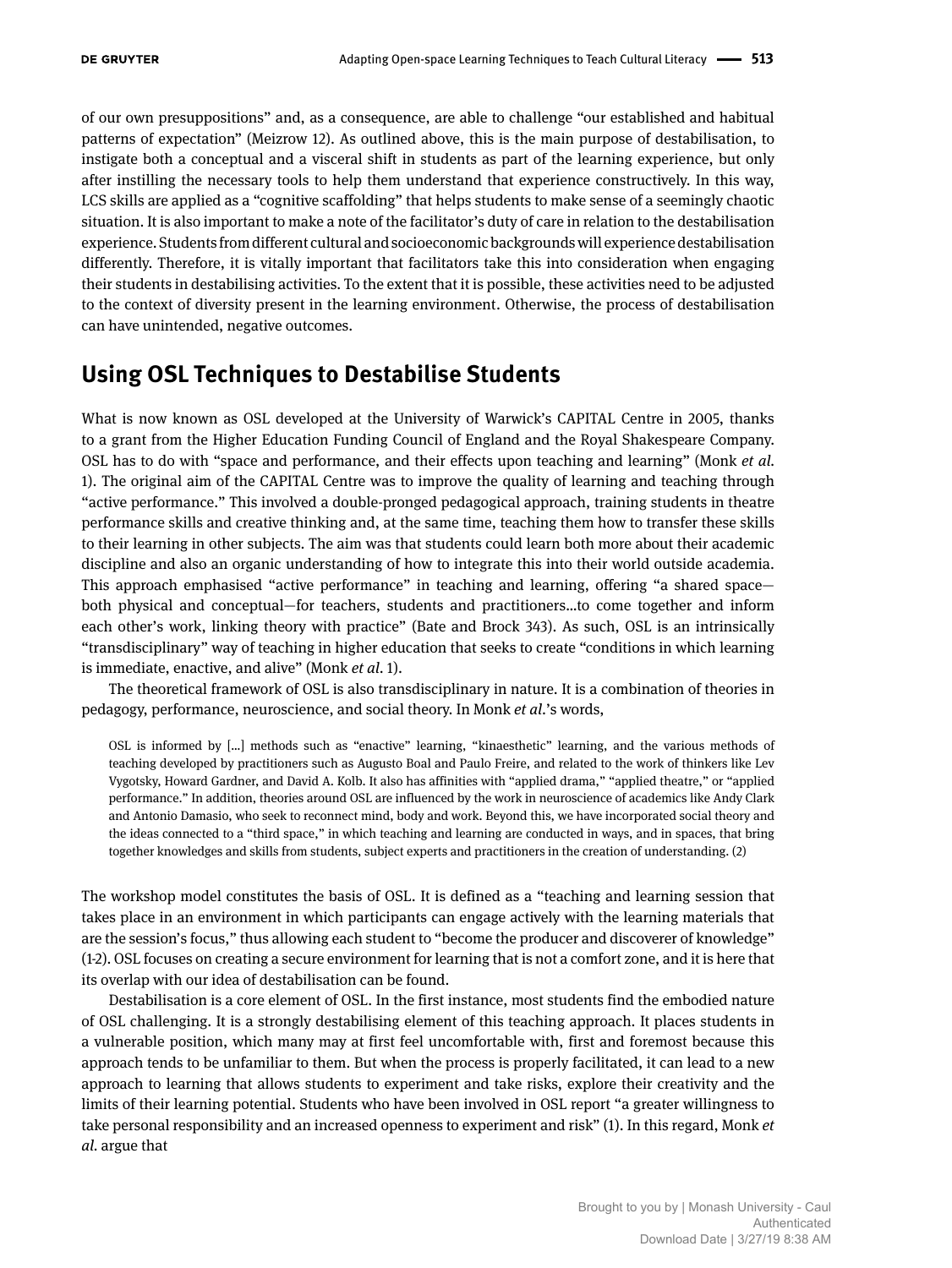The open spaces draw participants into an acknowledgement of their embodied nature, which can lead to complete engagement with it, and that has the effect first of radically unsettling them (reactions of discomfort to the sheer vulnerability they feel through intense self-exposure), but then of liberating them. Working collaboratively, sharing ideas, moving around and through open space (doing their thinking not just intellectually but physically), they see themselves trying things out, rehearsing possibilities, freed to be provisional, to take risks, to offer and own ideas, but also to make mistakes and to change their minds. (3)

The following is a description of a collection of OSL activities that involve embodied learning, two of these (#1 and # 4), were used during a Higher Education workshop, as part of the second Biennial Cultural Literacy in Europe Conference (Warsaw, 2017). Given the embodied-learning nature of these activities, they all serve as good examples of destabilisation in the teaching space. As a collection, they constitute a single imaginary workshop (although some of the materials have been used in practice, and versions of the activities have been facilitated on many separate occasions).

The workshop is divided into four categories: warm-up; introductory activity; long activity; assessed activity. This imaginary session is an introduction to the city of Brighton, in the county of Sussex in the UK. Brighton is a seaside town with a culturally diverse past and present. Its popularity as a resort increased rapidly with the regular presence of the Prince Regent (later William IV) in the early nineteenth century. In the 1960s, it became the scene for battles between rival teenage gangs of young people known as mods and rockers, it was also known for a certain sexual license following WWII, and today has a large and thriving LGBT community, a highly diverse restaurant scene, and Britain's only Green M.P. Thus, Brighton's history makes it an interesting case study, but in reality the activities can be adapted to any location. In the sense that they teach students different ways to reflect upon and interpret their surroundings, they are an ideal, structured process for showing them how to transfer the skills that they learn as part of an LCS course to a real-life scenario.

#### **1. Warm up: Clapping**

This activity was part of the Higher Education workshop that took place during the second Biennial Cultural Literacy in Europe Conference (Warsaw, 2017). The warm-up for this activity is generic, lasts up to five minutes and is titled, "1-2-3 Clap."' It is short, designed to prepare workshop participants for a collaborative, embodied session. It is important to note that this, like all the activities detailed here, requires an open space free of tables and chairs. The facilitator asks the participants to form a standing circle. They are required to form pairs. The facilitator asks for a volunteer to demonstrate the activity. The idea is to take turns in a count of three, so the facilitator says "1," the volunteer says "2," the facilitator says "3"; then the volunteer says "1," the facilitator says "2," and the volunteer says "3." At this point, the demonstration ends. The pairs now take up the activity. After a minute or so the facilitator stops the activity and call back the volunteer for a new demonstration.

The next demonstration is identical, except that "1" is replaced by a clap. The pairs take up the activity. After a minute or so the facilitator stops the activity and call back the volunteer. This next demonstration, again, is practically identical, except that "2" is replaced by a stamp of the foot. The pairs take up this activity. Again, after a minute or so the facilitator stops the activity and calls back the volunteer. The demonstration is once more identical, except that "3" is replaced by a click of the fingers. The pairs now take up the final activity. The facilitator finishes the warm-up by asking the participants to drop the gestures and return to counting. This activity always creates laughter as simple as it may seem, it is quite difficult to perfect, but it is a good, non-challenging introduction for embodied learning. A short reflective session should be conducted after all these activities, and the warm-up should be no exception. The exercise is intended to stimulate collaboration and provoke thinking about how collaboration works. Often, participants will note this contrast and, they tend to comment on the focus needed on one's partner in order for the exercise to work correctly. They also often note that the activity combines intellectual and embodied activity. In the context of cultural literacy, this warm-up is particularly useful as it requires an unusual degree of focus on others. Participants cannot help but notice difference and similarity. Reading one another for cues is essential for the activity to work.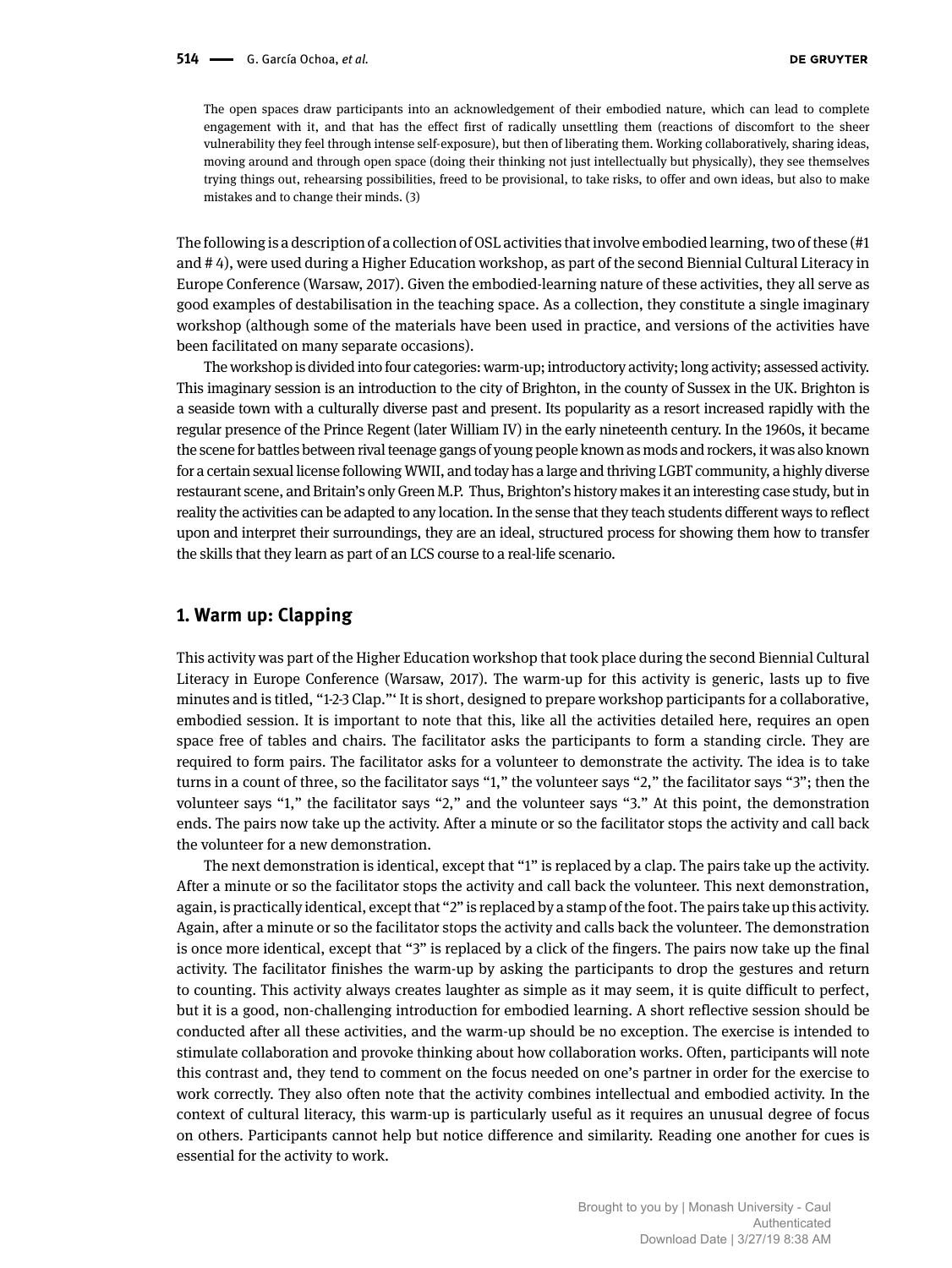## **2. Introductory Activity: A Long Short Walk**

At this point, the next activity can be introduced. It represents a move from the highly personal into the more broadly cultural while still insisting on the centrality of the "human element" in the creation of cultural meaning. "A Long Short Walk" requires the facilitator to select a walk, or a number of walks, of around 15 minutes in any environment they choose, but for the purposes of this workshop, it would be in Brighton. A detailed route must be prepared and a precise map given to participants. Participants are split into groups of 3 or 4 and allocated a walk. The key to this activity is that the participants are required to take 45 minutes over a walk that would normally take 15, and take notes as they go. It is vital to stress that progress must be slow. At the end of the walk, the participants return to a central point and are encouraged to create a narrative from their experience. They then show their work to the other groups and the session finishes with a plenary. The activity is amenable to the presentation of results in a number of different forms: the activity can be extended by requiring participants to distil their findings into a still image, or *tableau vivant*, which represents their experience, or a performance might be created, or participants might want to film and edit their experience or produce a written narrative.The "still image," or *tableau*, is an OSL technique in which participants, typically in groups of three, use their bodies to create an image of an idea they wish to represent. When ready, they have to be silent and hold the pose for thirty seconds to a minute. "Open space" is, again, both literal and figurative as the groups' conclusions are entirely open, as is their response to the environment with which they interact. In terms of its relationship to cultural literacy, the exercise requires participants to slow down in order to read carefully the semiotics of an environment and the behaviour of the individuals and groups in it. It is an activity that promotes "noticing" as a means of engagement and response. It is very important, too, that the facilitator encourages participants to notice changes in themselves and in their own reactions. The idea that cultural literacy and OSL function in this third space of self and environment—and self and other—is important here.

## **3. Long Activity: Theory Building**

The next activity is known as "theory building." Theory building requires that the tutor or facilitator prepare in advance a series of laminated images and/or fragments of text. Twelve to fifteen is enough. Each laminate should address some aspect of the session's subject-matter either directly or tangentially. It is important that the information should not lead participants in too specific a direction, but also that it is appropriate to their levels of knowledge and ability. The exercise is for groups of eight to thirty. The facilitator divides the large group into several smaller groups. The groups are each provided with a set of identical laminates. Each group is required to create a "theory" or "narrative" from the materials and represent this as a pattern on the floor of the space. The facilitator should be ready to step in at various moments to clarify, for example, what the images represent, and where the quotations are taken from. When they are ready, each group invites the other groups, in turn, to enter their space and "read" the theories. This part of the exercise is complete when every group has "read" every other group's work. The above section lasts anywhere from forty minutes to an hour and can be concluded with a plenary of whatever length the facilitator determines is appropriate—it would usually involve the entire group of participants. It is possible to add two stages to the process. Participants can, again, form a *tableau* or still image of their theory; they can also add movement through an improvised performance. It is also possible to conclude a theory-building exercise with a writing session in which participants articulate their theory in five hundred words.

### **4. Long Activity 2: A Gastronomic Tour of the World!**

This activity is an adaptation of Open-space Learning to cultural literacy. It focuses primarily on visceral sensations of discomfort in relation to unknown cultural artefacts. Like the clapping warm-up, this activity took place during the Higher Education workshop of the second Biennial Cultural Literacy in Europe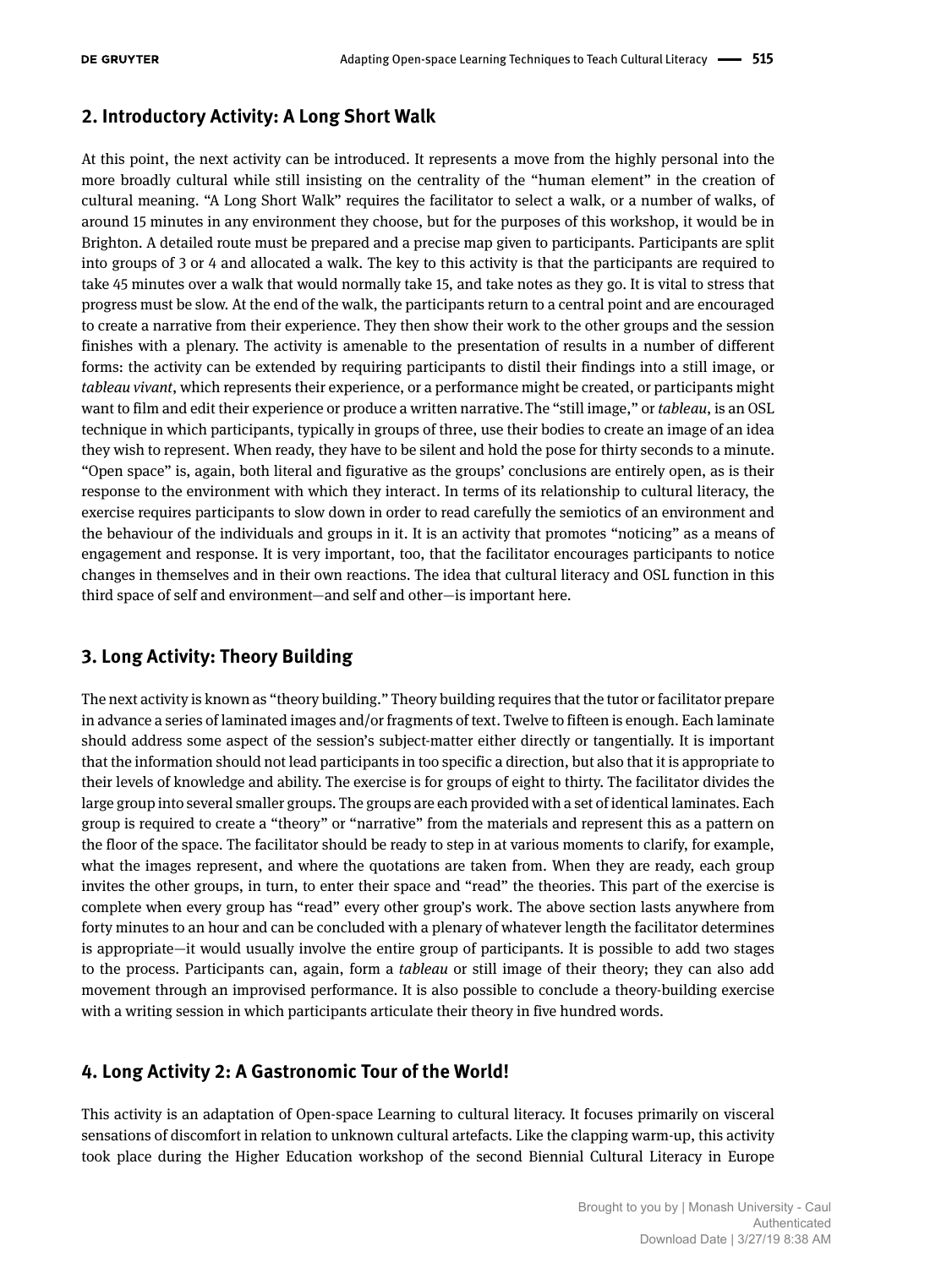Conference and has also been used in the classroom.

The facilitator shows students a PowerPoint presentation with photographs of "exotic dishes" from around the world. Pausing at each slide, the facilitator explains, in detail, what the dish in question consists of, where it is from, and how it is eaten. It is the facilitator's prerogative to decide what dishes to include for the exercise, but effective past examples have included bird nest soup, the Sardinian cheese casu marzu, fried rattlesnake, escargot, haggis, kangaroo, fried grasshoppers, and steak tartare, to mention only a few. After each slide, the students need to answer the following questions with a simple show of hands: Has anyone tried this dish before? Who would try this dish? Who would not try this dish? At the start of the exercise, before the students see the first slide, they are asked to be mindful of what they are feeling/ thinking/experiencing, in particular when they see a dish they do not want to try. They do not need to share this with anyone, just be aware of the sensation, whether it be disgust, repulsion, etc.

Once the facilitator has explained the full presentation, students are asked to write a short, two hundred word reflection, on what they experienced when they saw a dish they did not want to try. What were their feelings? Thought? Sensations? This individual reflection is followed by a group discussion where willing students share their reflections and gently interrogate their reactions. If time permits, the same is done for dishes students *were* interested in trying. Why were they drawn to these dishes?

The aim of the activity is for students to question ideas of normality, and to reflect on how they usually react to the unknown. With excitement and a sense of joy? Or is their attitude usually more cautious, restrained? Or is this contextual, depending on the type of "unknown" presented to them? More importantly, why so? What are experiential bases there for these sensations? Are they instinctive? Hard to explain? The students' reactions are not judged as right or wrong, good or bad. In an Australian context, for example, kangaroo steak is perfectly normal, but it is easy for students to realise that this is not the case in most parts of the world. Where, then, does our sense of safety and familiarity come from? Can "weird" just mean "different"? Have they ever considered that what they would describe as "normal" dishes can be as exotic to a Mexican student as fried grasshoppers are to them? The facilitator explains to students that the reactions experienced during the food exercise can be extrapolated to other cultural scenarios or artefacts when difference, "otherness," is experienced and that it is important that they become aware of these sensations, and question them. In time, developing this reflective approach as an attitude, as a *modus operandi*, is what challenges notions of ethnocentrism and intolerance, and facilitates interactions in culturally diverse settings.

#### **5. Assessed Activity: Still Image or Tableau**

This group activity consists of students creating a still image or tableau based on material presented to them. The material may be in the form of ideas, text, photographs, video, etc. In groups of 4 or 5, students are asked to represent their understanding of the material given to them by collaboratively creating a still image or tableaux with their joined bodies. The materials in this exercise (refer to the Appendix on pp. 20-22 for more information) are designed to guide participants towards a reflective discussion of the idea that culture might be regarded as a geographically situated phenomenon. The exercise does not offer right or wrong answers, but guides participants in their construction of a potentially sophisticated and complex representation of the idea. Again, the mechanics of the activity—its form—demand that participants perform a species of cultural recognition as the only means by which the collaborative activity can be successful.

While it is true that it is the facilitator who chooses the images and quotations, and s/he must be in some way leading the participants, the process can be made more impartial by asking participants to supply an image or phrase themselves before the session. It is also true that what might appear to be a simple exercise can create profound experiences for participants if the facilitator creates materials that allow them to own the narratives they create.

Furthermore, the final element of the exercise, a *tableau vivant*, brings the two artificially divided notions of embodiment and intellectual activity back into closer proximity. What is most powerful in this exercise is the move students make from individual reflection to collaborative reflection, to changes in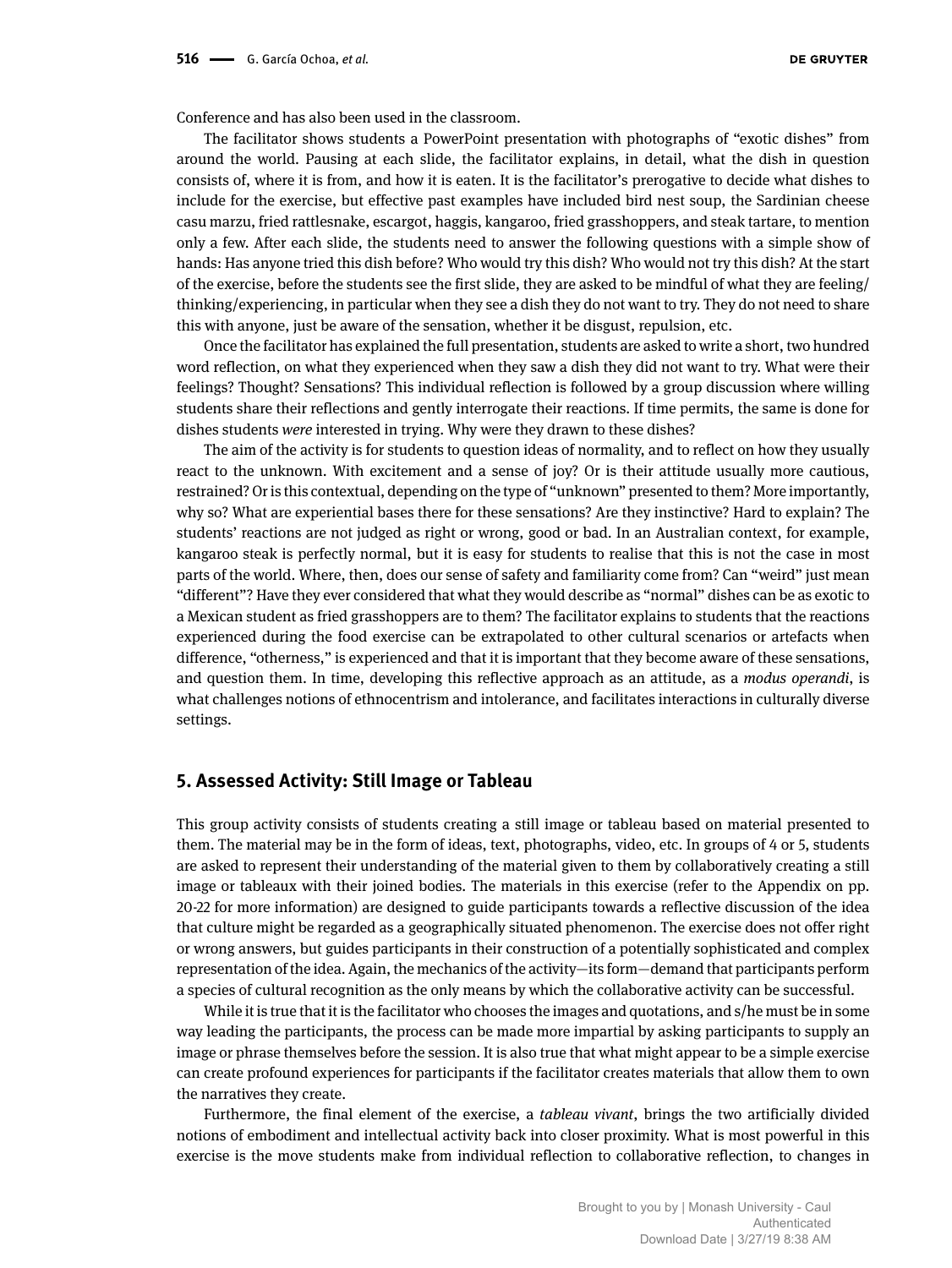those reflections, to the shared embodiment of an idea. The phase in which participants are asked to make a *tableau*, or still-image, of the idea they have represented in images and text on the floor, is always the most challenging. The requirement is that they should all be in physical contact with one another and that they should be silent in the final moment of presentation. All other possibilities are open to them. It is only after careful preparation during and prior to the session that participants will feel confident and engaged enough to work in these ways. This includes the selection of the right kind of space for these activities (Monk). An example of how these *tableaux* have worked is a session in which the facilitator's aim was for the students to understand the concept of hegemony. This in-class activity was carried out in groups of three students. One student in a particular group of three was blindfolded by the other two before being led around the room, then stopping at the moment the facilitator counted them down to stillness to form a natural pose on the floor. The "third," blindfolded student reached out towards the dominant two, meeting fingertip-to-fingertip, with an extraordinary expression on her face, a combination of gratitude and puzzlement, but subtler and more varied than this. The readers from the other groups were struck by some kind of "authenticity" that clung to the image, and participants reported that they *knew* this concept, through *feeling* it, better and in a radically more meaningful way than they might have done before. If we were asked for a "learning outcome" we might say that "participants are forced by the nature of the activity to engage. It both promotes collective action and encourages a sense of individual responsibility. It deepens understanding of the subject matter and provides a platform for later, more detailed discussion." Additional learning outcomes may be broader and, in this case, related to the specifics of the exercise in cultural geography that is at the heart of the session. Learning outcomes such as these might be monitored by asking participants to keep "reflective notes" during the course of the session. The facilitator should pause at six or seven points during the workshop in order to provide time for participants to record their reflections in notebooks provided for the purpose. It should be made clear to the participants what the learning outcomes are, and how they relate to the subject matter. Above all, it should be made clear that the journals should be immediate, unrevised, and reflective of a process of change in ideas and experience. Alternatively, participants may be invited at the end of the session to write 500 words, either as a group or as individuals. If these pieces are to be assessed, the facilitator has the choice of gathering the work and providing feedback later. Or the situation at the end of an OSL session such as this is optimum for a peer assessment exercise. The participants will already have exchanged and embodied ideas, and otherwise collaborated, in a mutually-supportive atmosphere in which a significant degree of trust will have been built up. They should be provided with very specific lists of grading criteria, and work should be anonymised before each student provides feedback on a reflective notebook that is not their own. At the final stage, the facilitator collects the notebooks and moderates the peer assessment.

# **Conclusion**

OSL may be considered an unorthodox teaching approach by most standards of traditional higher education, particularly given its focus on embodiment. This unorthodoxy is precisely what makes OSL techniques good vehicles for teaching cultural literacy because they destabilise students' preconceptions of the learning experience. In the context of OSL, the learning experience is always in flux, the terrain always shifting, and knowledge is shaped by the interaction of students and facilitators in relation to context and cultural artefact. The outcome of the learning experience is not predetermined, so the experience of destabilisation opens the way to new knowledge, forged through the meeting of pre-existing knowledge and the experience in the learning space. The destabilising experience sits outside the expectations of students who, even if they are familiar with OSL as a technique, cannot pre-prepare for the learning moment. This enables the possibility of engaging with difference and the unknown in a positive, reflective way. When adapted appropriately, as seen above, the practice-based models of OSL allow students to acquire the skills to engage with new or unknown cultural artefacts and read, understand and draw meaning from these artefacts. This, in turn, develops their competency as culturally literate individuals and helps them to navigate better new scenarios of cultural uncertainty.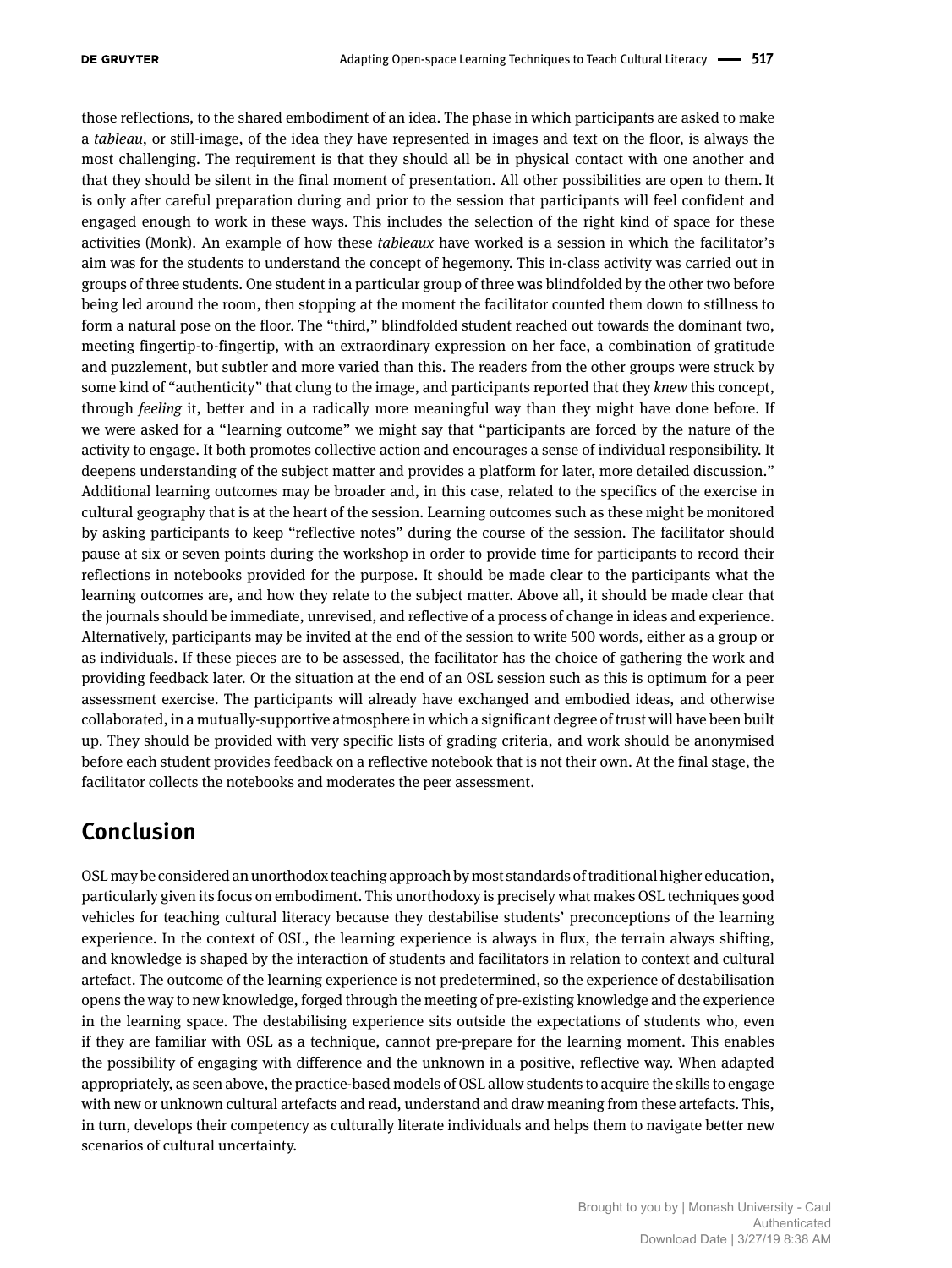# **Appendix**

#### **The following materials and quotes were used for Assessed Activity:**

- 1. A photograph of Brighton Pavilion.
- 2. Two illustrations of an eighteenth-century dandy.
- 3. A photograph of the journalist Julie Burchill (a figure who courts controversy).
- 4. A bar chart of the 2010 election result in the Brighton Pavilion constituency.
- 5. A reproduction of a front cover of the *Evening Argus* (the local newspaper) from the 1960s describing the "Battle of Brighton," in which fifty people were arrested after running fights on the seafront between mods and rockers.
- 6. A photograph of the Brighton Gay Pride March.
- 7. A photograph of Victorian "bathing machines" on Brighton beach, dating from the 1880s.
- 8. A representation of Bourdieu's schematic of the notion of "taste."
- 9. A reproduction of advertising from Brighton's Pelirocco Hotel, which seems to perpetuate the idea of Brighton as a destination for "dirty weekends."
- 10. A photograph of the Grand Hotel in the immediate aftermath of the 1984 IRA bombing.
- 11. A line graph of reportable crime statistics for Brighton and Hove 2006 to 2010.
- 12. A bar chart showing changes in population by age in Brighton, 2001 to 2010.
- 13. A reproduction of a flyer from the Squatting Support Group advocating the occupation of empty properties in Brighton.
- 14. A photograph of the celebrity Katie Price (Jordan), who lives in Brighton.

#### **The following quotations:**

- 1. "A society that moulds its entire surroundings has necessarily evolved its own technique for working on the material basis of this set of tasks. That material basis is the society's actual territory. Urbanism is the mode of appropriation of the natural and human environment by capitalism, which, true to its logical development toward absolute domination, can (and now must) refashion the totality of space into its own peculiar écor" (Guy Debord).
- 2. "As natural "reflectors" that return awareness to the source from which it springs, places also provide points from which to look out on life, to grasp one's position in the order of things, to contemplate events from somewhere in particular … places consist in what gets made of them—in anything and everything they are taken to be—and their disembodied voices, immanent though inaudible, are merely those of people speaking silently to themselves" (Keith H. Basso).
- 3. "Brighton is the new suburbs; the Metroland of the Nineties, a honeypot for the tired, muddled masses from Hackney, Camberwell and Shepherd's Bush. It is the latest destination in the demographics of disillusion" (Oliver Bennett).
- 4. "He loved the sight of fine forest trees however, and detested Brighthelmstone Downs [Brighton], 'because it was a country so truly desolate (he said), that if one had a mind to hang one's self for desperation at being obliged to live there, it would be difficult to find a tree on which to fasten the rope'" (Samuel Johnson).
- 5. "People look and take sight, take seeing, for life itself. We build on the basis of papers and plans. We buy on the basis of images. Sight and seeing, which in the Western tradition once epitomised intelligibility, have turned into a trap: the means whereby, in social space, diversity may be simulated and a travesty of enlightenment and intelligibility ensconced under the sign of transparency" (Henri Lefebvre).
- 6. "The habitus—embodied history, internalised as second nature and so forgotten as history—is the active presence of the whole past of which it is the product" (Pierre Bourdieu).
- 7. "This City is what it is because our citizens are what they are" ( Plato).
- 8. "With immense labour and immense patience they extricated from the long day the grain of pleasure: this sun, the music, the rattle of the miniature cars, the ghost train diving between the grinning skeletons under the Aquarium promenade, the sticks of Brighton rock, the paper sailors" (Graham Greene, *Brighton Rock*).